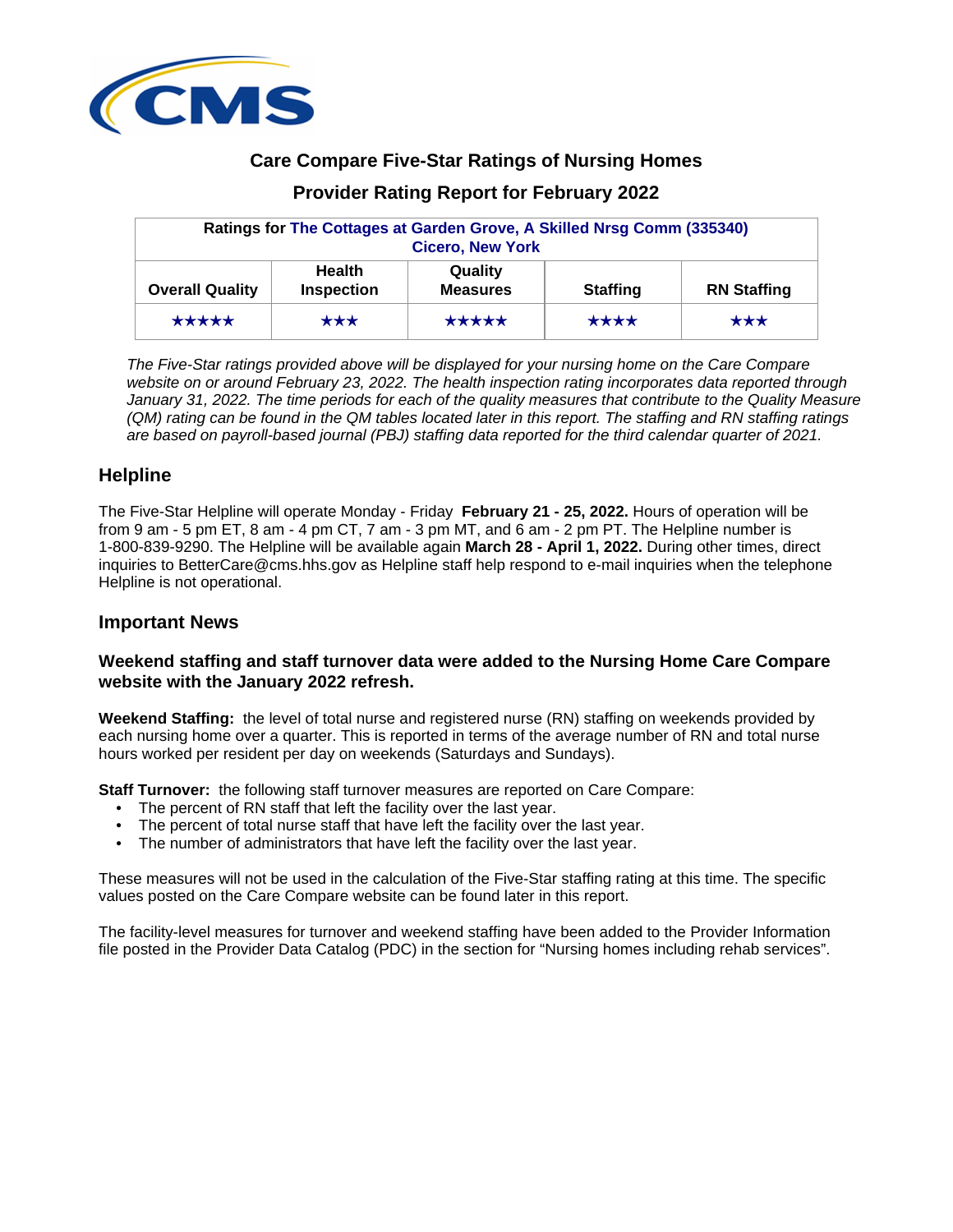# **Important News (continued)**

**Reminder for Nursing Homes to Link Employee Identifiers** when they are changed due to changes in the facility's staffing data systems. Facilities **must** link employee identifiers to ensure their turnover measures are accurate. To view the instructions and templates for linking employee identifiers, please see the PBJ Provider User's Guide (link in the References section of this report). Find the technical submission file template to submit linked identifiers titled "PBJ XSD Admin file V1.00.0 (ZIP)" in the downloads section of the CMS PBJ webpage (link provided on the References page).

Please see the Five-Star Quality Rating Technical Users' Guide or the CMS Memorandum QSO-22-08-NH for additional information about the items listed above. Links to these resources are on the References page.

## **Skilled Nursing Facility Quality Reporting Program (SNF QRP) Measures**

With the January 2022 refresh, the MDS-based SNF QRP measures were calculated using three quarters of MDS assessment data (7/1/2020 – 3/31/2021) due to the temporary exemption to the SNF QRP data submission requirements in response to the COVID-19 Public Health Emergency. Additionally, CMS has decided to continue with the data freeze for SNF QRP claims-based measures for an additional six months.

This decision will allow CMS more time to analyze the calculation of these measures, given the required comprehensive exclusion of claims data that occurred during Q1 2020 and Q2 2020, and the effect of that missing data on such aspects of measure calculation as lookback periods, and risk adjustment. We are targeting the July 2022 refresh of Care Compare for the resumption of the SNF QRP claims-based measure updates on Care Compare. For additional information, please see the SNF QRP COVID-19 Public Reporting Tip Sheet in the downloads section of the SNF Quality Reporting Training webpage and the SNF QRP Section of the FY 2022 SNF Final Rule at the CMS Skilled Nursing Facility Center website. The specific links to these resources are provided on the References page of this report.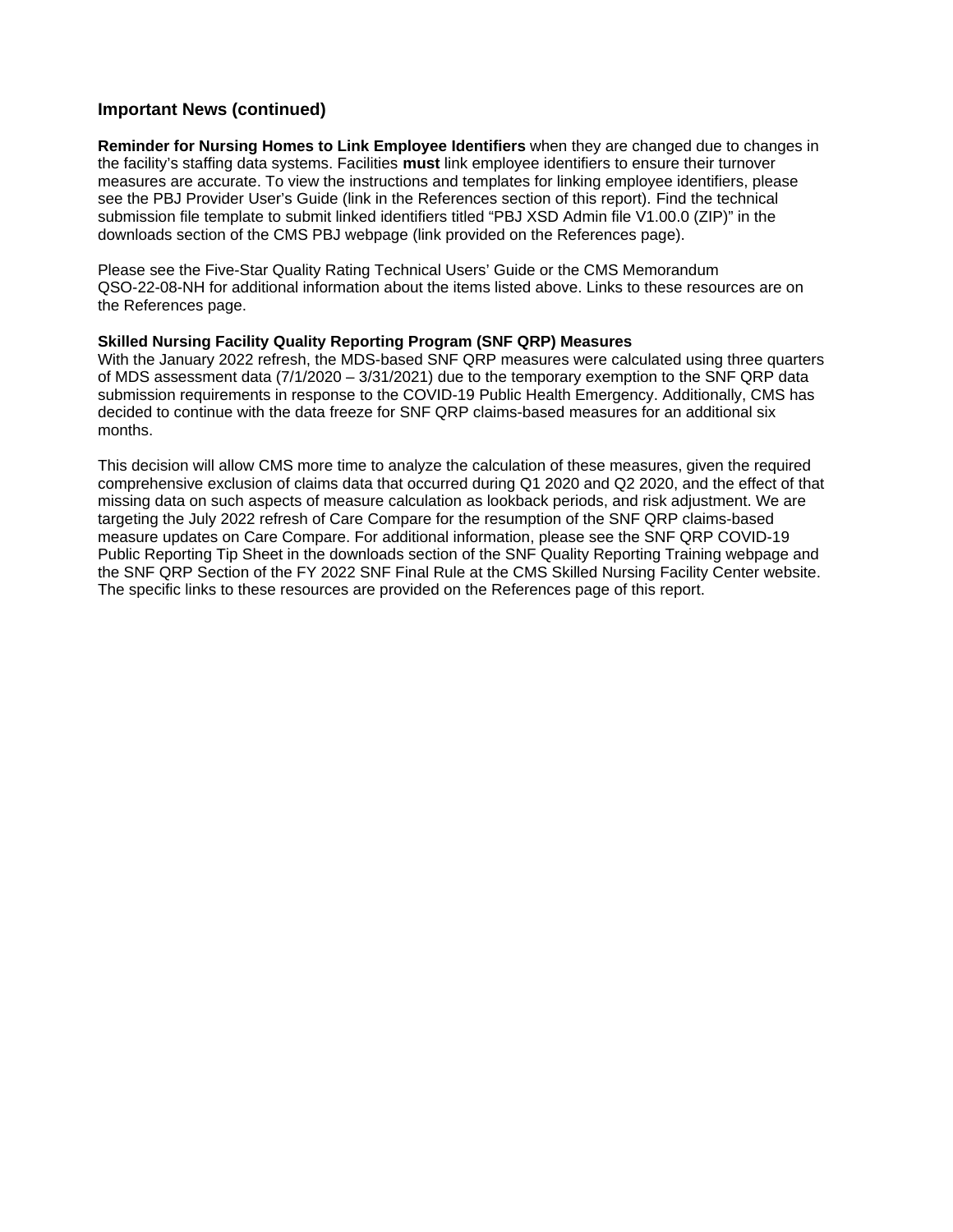# **Health Inspections**

The Five-Star health inspection rating listed on the first page of this report is based on three cycles of survey data and three years of complaint and focused infection control inspections and incorporates data reported through January 31, 2022.

# **Your Health Inspection Rating**

Provided below are the survey dates included in the calculation of the health inspection rating for your facility. The dates listed include standard survey dates as well as dates of complaint inspections and focused infection control inspections that resulted in deficiencies. For more detailed information about the deficiencies cited on each survey, please visit: https://data.cms.gov/provider-data/. This website updates on the same day as the Care Compare website. Any additional revisit points can be found in the 'Provider Information' table at the link provided above.

Health Inspection Rating Cycle 1 Survey Dates:

November 5, 2019

Health Inspection Rating Cycle 2 Survey Dates:

| July 20, 2018                                    | February 6, 2020 | November 17, 2020 |
|--------------------------------------------------|------------------|-------------------|
| December 2, 2020                                 |                  |                   |
| Lloelth Increation Detine Ovale 2 Current Detect |                  |                   |

Health Inspection Rating Cycle 3 Survey Dates:

February 28, 2017 December 3, 2019

Total weighted health inspection score for your facility: 24.7

| <b>State-level Health Inspection Cut Points for New York</b> |             |             |            |               |  |  |  |
|--------------------------------------------------------------|-------------|-------------|------------|---------------|--|--|--|
| 1 Star                                                       | 2 Stars     | 3 Stars     | 4 Stars    | 5 Stars       |  |  |  |
| >37.50                                                       | 24.68-37.50 | 14.68-24.67 | 6.68-14.67 | $0.00 - 6.67$ |  |  |  |

Please note that the state cut points are recalculated each month, but the total weighted health inspection score for your facility is compared to the cut points only if there is a change in your score.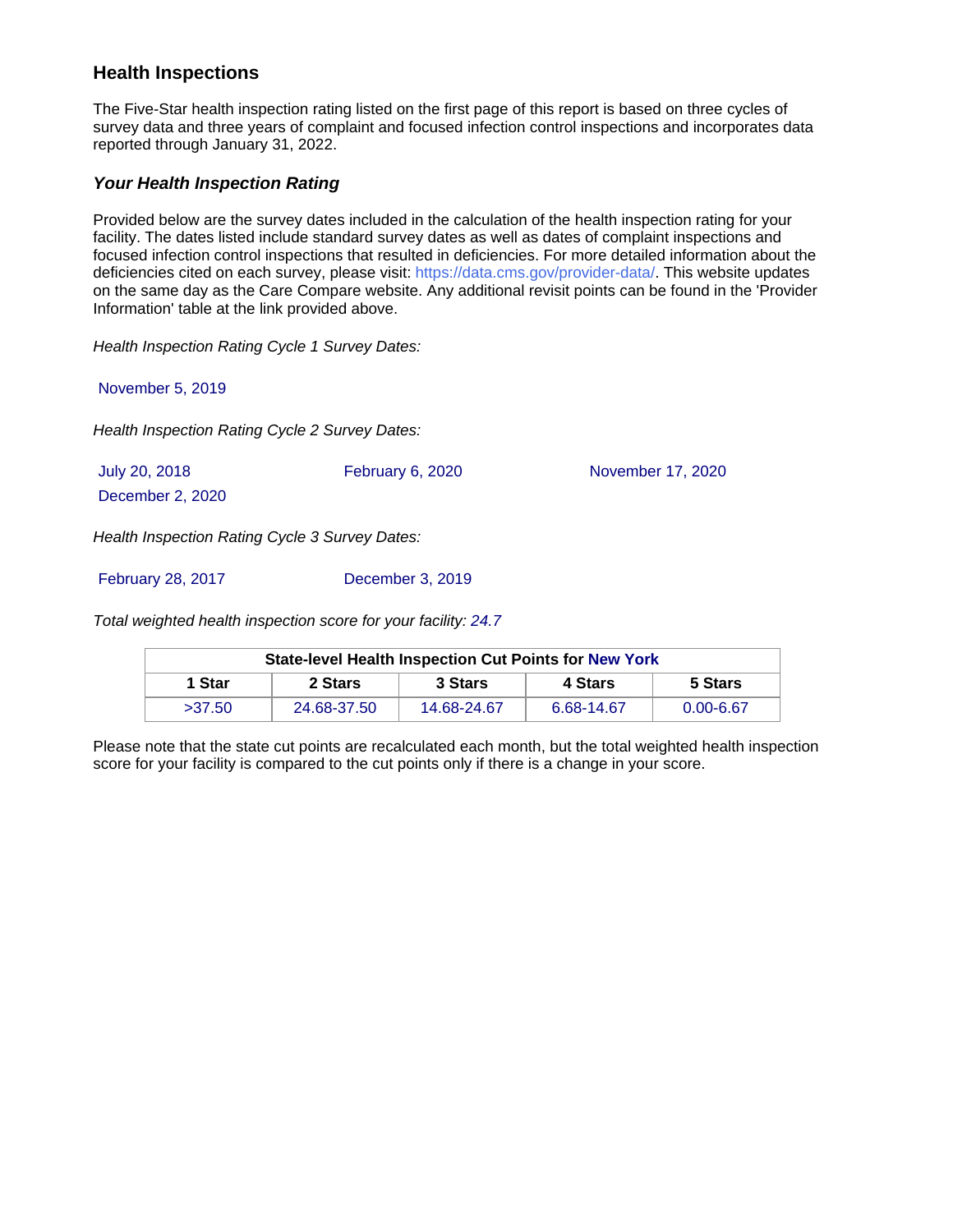## **Long-Stay Quality Measures that are Included in the QM Rating**

|                                                                                            |               | Provider 335340 |               |        |        |                         |        | <b>US</b> |
|--------------------------------------------------------------------------------------------|---------------|-----------------|---------------|--------|--------|-------------------------|--------|-----------|
| <b>MDS Long-Stay Measures</b>                                                              | <b>2020Q4</b> | 2021Q1          | <b>2021Q2</b> | 2021Q3 | 4Q avg | Rating<br><b>Points</b> | 4Q avg | 4Q avg    |
| Lower percentages are better.                                                              |               |                 |               |        |        |                         |        |           |
| Percentage of residents experiencing one<br>or more falls with major injury                | 10.5%         | 6.7%            | 7.8%          | 7.5%   | 8.2%   | 20                      | 3.0%   | 3.4%      |
| Percentage of high-risk residents with<br>pressure sores                                   | 7.6%          | 6.6%            | 4.1%          | 5.5%   | 6.0%   | 60                      | 9.6%   | 8.3%      |
| Percentage of residents with a urinary tract<br>infection                                  | 6.8%          | 3.9%            | 8.0%          | 9.0%   | 6.9%   | 20                      | 2.1%   | 2.4%      |
| Percentage of residents with a catheter<br>inserted and left in their bladder <sup>1</sup> | 3.6%          | 2.7%            | 1.0%          | 1.1%   | 2.1%   | 60                      | 1.1%   | 1.6%      |
| Percentage of residents whose need for<br>help with daily activities has increased         | 17.9%         | 15.4%           | 17.3%         | 13.0%  | 15.9%  | 60                      | 14.9%  | 15.6%     |
| Percentage of residents who received an<br>antipsychotic medication                        | 23.2%         | 23.3%           | 23.0%         | 17.1%  | 21.7%  | 30                      | 11.7%  | 14.5%     |
| Percentage of residents whose ability to<br>move independently worsened <sup>1</sup>       | 29.3%         | 18.6%           | 13.9%         | 11.6%  | 18.6%  | 75                      | 20.3%  | 22.1%     |

<sup>1</sup>These measures are risk adjusted.

<sup>2</sup>This measure includes some imputed data because there are fewer than 20 resident assessments or stays across the four quarters. This value is used in calculating the QM points and used in the QM rating calculation but will not be displayed on Care Compare.

|                                                                                                         |                                      |                                      | Provider 335340                                      | <b>NY</b>               |                                  | US                      |                                  |
|---------------------------------------------------------------------------------------------------------|--------------------------------------|--------------------------------------|------------------------------------------------------|-------------------------|----------------------------------|-------------------------|----------------------------------|
| <b>Claims-Based Long-Stay Measures</b>                                                                  | <b>Observed</b><br>Rate <sup>3</sup> | <b>Expected</b><br>Rate <sup>3</sup> | <b>Risk-</b><br><b>Adjusted</b><br>Rate <sup>3</sup> | Rating<br><b>Points</b> | Risk-<br><b>Adjusted</b><br>Rate | <b>Observed</b><br>Rate | Risk-<br><b>Adjusted</b><br>Rate |
| Lower rates are better. The time period<br>for data used in reporting is 7/1/2020<br>through 6/30/2021. |                                      |                                      |                                                      |                         |                                  |                         |                                  |
| Number of hospitalizations per 1,000<br>long-stay resident days <sup>1</sup>                            | 1.41                                 | 1.64                                 | 1.43                                                 | 105                     | 1.18                             | 1.667                   | 1.44                             |
| Number of emergency department visits<br>per 1,000 long-stay resident days <sup>1</sup>                 | 0.52                                 | 2.21                                 | 0.32                                                 | 150                     | 0.54                             | 1.338                   | 0.79                             |

<sup>1</sup>These measures are risk adjusted.

<sup>2</sup>This measure includes some imputed data because there are fewer than 20 resident assessments or stays across the four quarters. This value is used in calculating the QM points and used in the QM rating calculation but will not be displayed on Care Compare.

<sup>3</sup>The observed rate is the actual rate observed for the facility without any risk-adjustment; the expected rate is the rate that would be expected for the facility given the risk-adjustment profile of the facility; and the risk-adjusted rate is adjusted for the expected rate of the outcome and is calculated as (observed rate for facility / expected rate for facility) \* US observed rate. Only the risk-adjusted rate will appear on Care Compare.

| Total Long-Stay Quality Measure Score | 580 |
|---------------------------------------|-----|
| Long-Stay Quality Measure Star Rating | *** |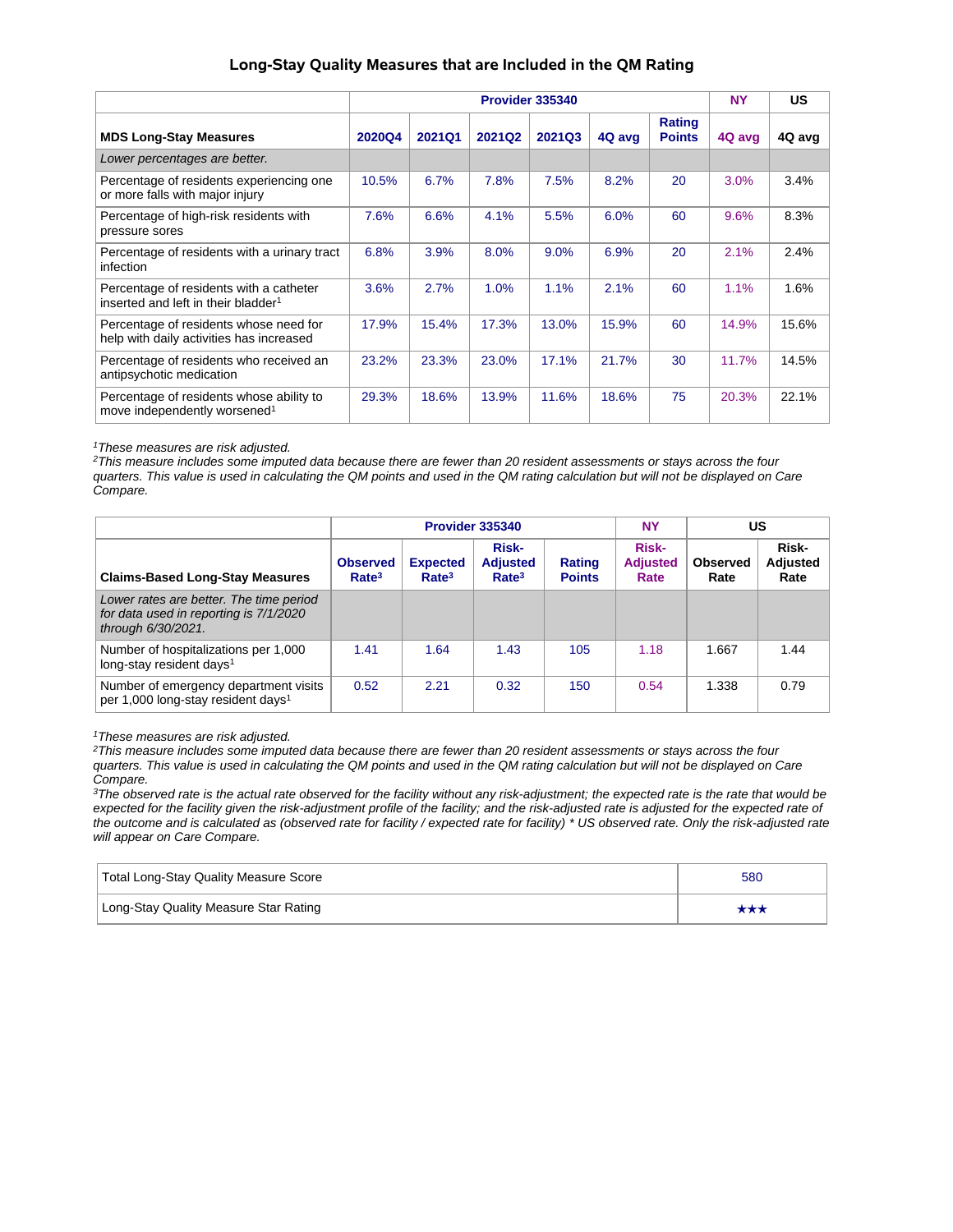## **Short-Stay Quality Measures that are Included in the QM Rating**

|                                                                                                                |        | Provider 335340 |        |        |        |                         |        | US     |
|----------------------------------------------------------------------------------------------------------------|--------|-----------------|--------|--------|--------|-------------------------|--------|--------|
| <b>MDS Short-Stay Measures</b>                                                                                 | 2020Q4 | 2021Q1          | 2021Q2 | 2021Q3 | 4Q avg | Rating<br><b>Points</b> | 4Q avg | 4Q avg |
| Higher percentages are better.                                                                                 |        |                 |        |        |        |                         |        |        |
| Percentage of residents who made<br>improvements in function <sup>1</sup>                                      | 82.2%  | 84.0%           | 85.2%  | 82.6%  | 83.4%  | 150                     | 74.2%  | 72.9%  |
| Lower percentages are better.                                                                                  |        |                 |        |        |        |                         |        |        |
| Percentage of residents who newly<br>received an antipsychotic medication                                      | 0.9%   | 0.0%            | 0.0%   | 0.0%   | 0.3%   | 80                      | 1.6%   | 1.8%   |
|                                                                                                                |        |                 |        |        |        |                         |        |        |
| The time period for data used in reporting is<br>7/1/2020 through 3/31/2021.                                   |        |                 |        |        |        |                         |        |        |
| Percentage of SNF residents with pressure<br>ulcers/pressure injuries that are new or<br>worsened <sup>1</sup> |        |                 |        |        | 1.6%   | 80                      | 4.0%   | 3.7%   |

|                                                                                                                 | Provider 335340                      |                                      |                                               |                                | <b>NY</b>                        | <b>US</b>        |                           |
|-----------------------------------------------------------------------------------------------------------------|--------------------------------------|--------------------------------------|-----------------------------------------------|--------------------------------|----------------------------------|------------------|---------------------------|
| <b>Claims-Based Short-Stay Measures</b>                                                                         | <b>Observed</b><br>Rate <sup>3</sup> | <b>Expected</b><br>Rate <sup>3</sup> | Risk-<br><b>Adjusted</b><br>Rate <sup>3</sup> | <b>Rating</b><br><b>Points</b> | Risk-<br><b>Adjusted</b><br>Rate | Observed<br>Rate | Risk-<br>Adjusted<br>Rate |
| Higher percentages are better. The time<br>period for data used in reporting is<br>10/1/2017 through 9/30/2019. |                                      |                                      |                                               |                                |                                  |                  |                           |
| Rate of successful return to home and<br>community from a SNF <sup>1</sup>                                      | 49.8%                                | <b>NR</b>                            | 54.1%                                         | 90                             | 48.3%                            | 52.9%            | 52.9% <sup>4</sup>        |
| Lower percentages are better. The time<br>period for data used in reporting is<br>7/1/2020 through 6/30/2021.   |                                      |                                      |                                               |                                |                                  |                  |                           |
| Percentage of residents who were<br>re-hospitalized after a nursing home<br>admission <sup>1</sup>              | 15.6%                                | 19.9%                                | 18.3%                                         | 120                            | 20.1%                            | 23.4%            | 22.8%                     |
| Percentage of residents who had an<br>outpatient emergency department visit <sup>1</sup>                        | 7.4%                                 | 9.5%                                 | 8.0%                                          | 105                            | 8.3%                             | 10.2%            | 10.5%                     |

<sup>1</sup>These measures are risk adjusted.

 $2$ This measure includes some imputed data because there are fewer than 20 resident assessments or stays across the four quarters. This value is used in calculating the QM points and used in the QM rating calculation but will not be displayed on Care Compare.

<sup>3</sup>The observed rate is the actual rate observed for the facility without any risk-adjustment; the expected rate is the rate that would be expected for the facility given the risk-adjustment profile of the facility. For successful community discharge, the risk-adjusted rate is calculated as (predicted rate / expected rate) \* US Observed rate and is referred to as the risk-standardized rate. For rehospitalization and emergency department visits, the risk-adjusted rate is calculated as (observed rate / expected rate) \* US

observed rate. Only the risk-adjusted or risk-standardized rate will appear on Care Compare.

<sup>4</sup>For this measure, this value is the National Benchmark, rather than the national average of the risk-adjusted rate.  $NR = Not Reported.$  The expected rate is not reported for this measure.

| Unadjusted Short-Stay Quality Measure Score                                                   | 625   |
|-----------------------------------------------------------------------------------------------|-------|
| Total Short-Stay Quality Measure Score (unadjusted short-stay QM score*1150/800) <sup>1</sup> | 898   |
| Short-Stay Quality Measure Star Rating                                                        | ***** |
| Total Quality Measure Score <sup>2</sup>                                                      | 1478  |
| <b>Overall Quality Measure Star Rating</b>                                                    | ***** |

<sup>1</sup>An adjustment factor of 1150/800 is applied to the unadjusted total short-stay score to allow the long- and short-stay QMs to count equally in the total QM score.

 $2$ The total quality measure score is the sum of the total long-stay score and the total short-stay score. If a provider has only a long-stay score or only a short-stay score, then no total score is calculated and their overall QM rating is the same as the long-stay or short-stay QM rating, depending on which is available.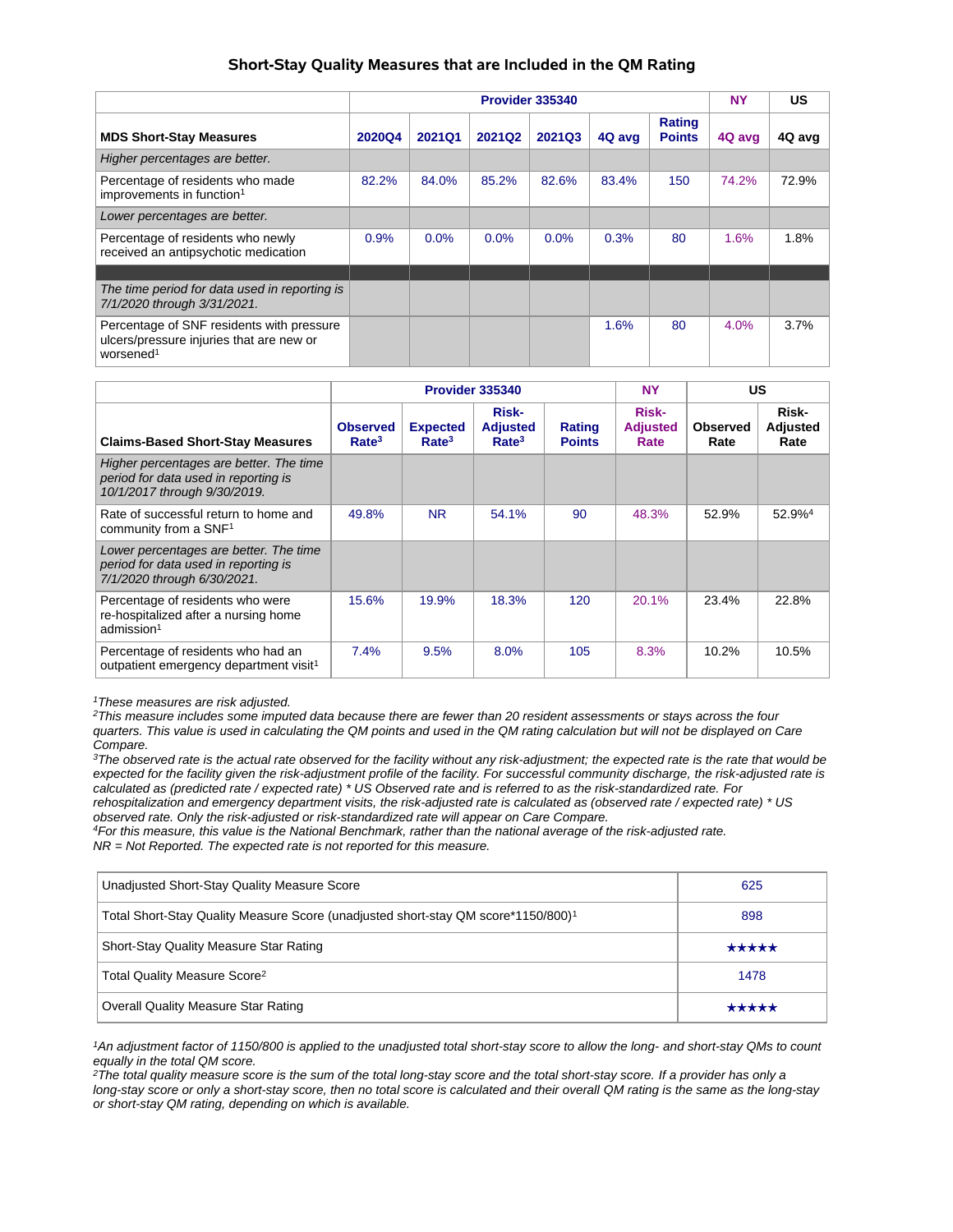|                                                                                            |               | Provider 335340 | <b>NY</b> | US     |        |        |        |
|--------------------------------------------------------------------------------------------|---------------|-----------------|-----------|--------|--------|--------|--------|
| <b>MDS Long-Stay Measures</b>                                                              | <b>2020Q4</b> | 2021Q1          | 2021Q2    | 2021Q3 | 4Q avg | 4Q avg | 4Q avg |
| Higher percentages are better.                                                             |               |                 |           |        |        |        |        |
| Percentage of residents assessed and<br>appropriately given the seasonal influenza vaccine | 100%          | 99.2%           | 99.2%     | 99.2%  | 99.4%  | 96.7%  | 95.8%  |
| Percentage of residents assessed and<br>appropriately given the pneumococcal vaccine       | 99.1%         | 98.1%           | 98.0%     | 93.4%  | 97.2%  | 91.2%  | 93.3%  |
| Lower percentages are better.                                                              |               |                 |           |        |        |        |        |
| Percentage of residents who were physically<br>restrained                                  | 0.0%          | 0.0%            | 0.0%      | 0.0%   | 0.0%   | 0.3%   | 0.2%   |
| Percentage of low-risk residents who lose control of<br>their bowels or bladder            | 63.0%         | 67.4%           | 65.6%     | 56.3%  | 63.4%  | 53.2%  | 47.1%  |
| Percentage of residents who lose too much weight                                           | 12.0%         | 8.8%            | 9.0%      | 6.0%   | 9.0%   | 6.4%   | 6.7%   |
| Percentage of residents who have depressive<br>symptoms                                    | 11.6%         | 6.9%            | 3.0%      | 6.8%   | 7.2%   | 14.1%  | 7.4%   |
| Percentage of residents who received an<br>antianxiety or hypnotic medication              | 31.6%         | 30.5%           | 27.5%     | 23.6%  | 28.3%  | 13.4%  | 19.7%  |
| <b>MDS Short-Stay Measures</b>                                                             |               |                 |           |        |        |        |        |
| Higher percentages are better.                                                             |               |                 |           |        |        |        |        |
| Percentage of residents assessed and<br>appropriately given the seasonal influenza vaccine | 68.2%         | 84.9%           | 84.9%     | 84.9%  | 79.6%  | 78.2%  | 78.8%  |
| Percentage of residents assessed and<br>appropriately given the pneumococcal vaccine       | 74.0%         | 72.7%           | 69.2%     | 55.0%  | 68.7%  | 73.3%  | 80.0%  |

# **Quality Measures that are Not Included in the QM Rating**

#### **Additional Notes Regarding the Quality Measure Tables**

"d<20". For individual quarters for the MDS-based QMs, d<20 means the denominator for the measure (the number of eligible resident assessments) is too small to report. A four quarter average may be displayed if there are at least 20 eligible resident assessments summed across the four quarters.

"NA". "NA" will be reported for quality measures not included in the QM Rating: 1) for which data are not available or 2) for which the total number of eligible resident assessments summed across the four quarters is less than 20.

## **SNF Quality Reporting Program (QRP) Measures:**

Two of the short-stay QMs used in the Five-Star QM rating calculation are SNF QRP measures: "Percentage of SNF residents with pressure ulcers/pressure injuries that are new or worsened" and "Rate of successful return to home and community from a SNF." There are additional SNF QRP measures that are not included in the Five-Star ratings but are displayed on Care Compare. Information about these measures can be found on separate provider preview reports in the QIES mailbox. Please watch for communication from CMS on the availability of these reports. Additional information about the SNF QRP measures can be found in the Quality of Resident Care section on the References page of this report.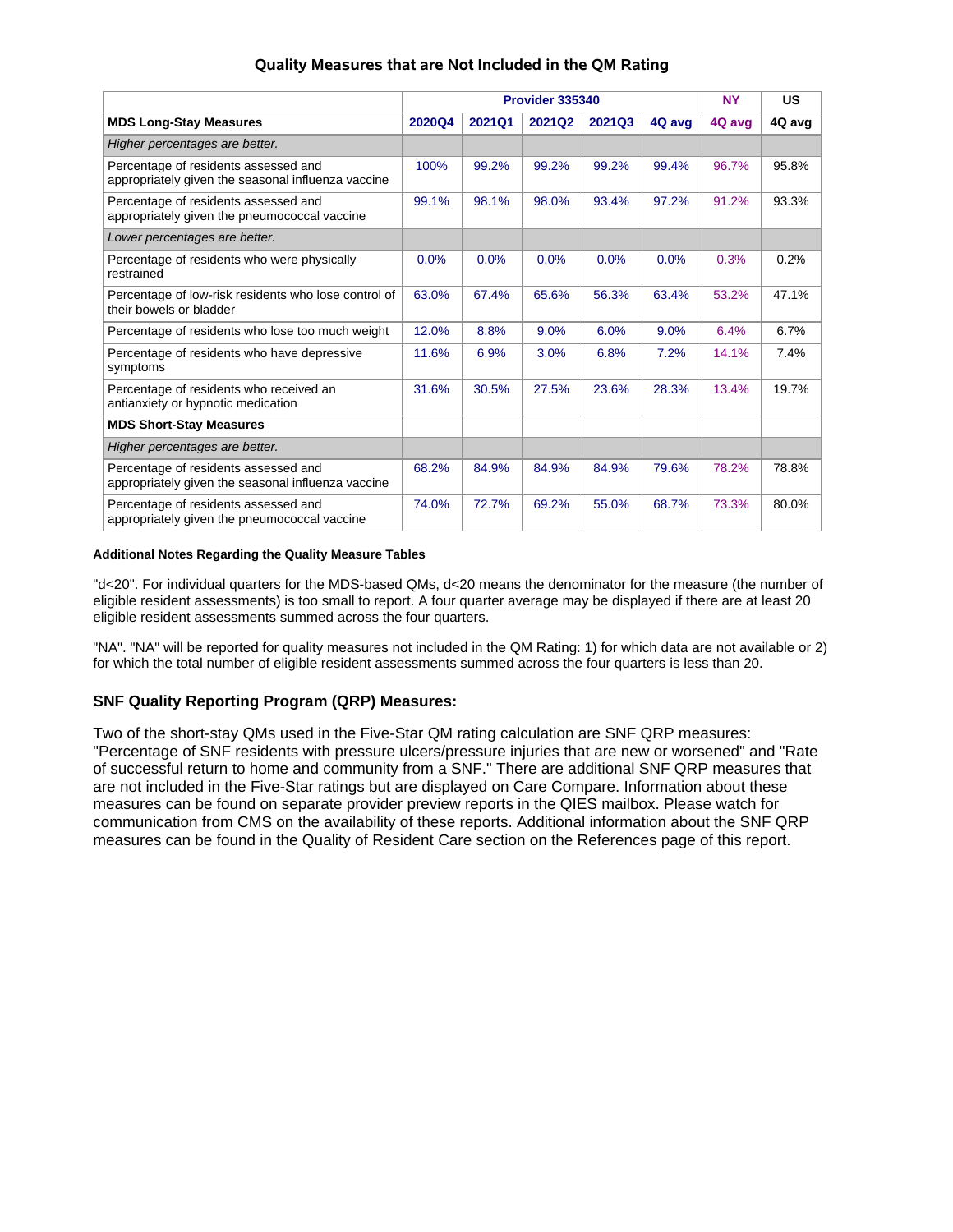# **Staffing Hours per Resident Day**

PBJ data for **July 1, 2021 to September 30, 2021** (submitted and accepted by the November 14, 2021 deadline) are being used to calculate the staffing ratings for three months starting with the January 2022 Care Compare website update. The table below includes the reported, case-mix and adjusted staffing levels for your facility, using the PBJ data for **July 1, 2021 to September 30, 2021.** The case-mix staffing values are based on resident acuity levels using RUG-IV data. The Five-Star Rating Technical Users' Guide contains a detailed explanation of the staffing rating and the case-mix adjustment methodology. The table also shows the weekend staffing levels (total nurse and RN) for your facility. Below the table is the average resident census for your facility.

| Staffing Levels for July 1, 2021 to September 30, 2021 for Provider Number 335340 |                                                                  |                                                                               |                        |                                 |  |  |
|-----------------------------------------------------------------------------------|------------------------------------------------------------------|-------------------------------------------------------------------------------|------------------------|---------------------------------|--|--|
|                                                                                   | <b>Reported</b><br>Hours per<br><b>Resident per</b><br>Day (HRD) | <b>Reported</b><br>Hours per<br><b>Resident per</b><br>Day (HRD)<br>(Decimal) | Case-Mix<br><b>HRD</b> | Case-Mix<br><b>Adjusted HRD</b> |  |  |
| All days                                                                          |                                                                  |                                                                               |                        |                                 |  |  |
| Total nurse (RN, LPN, LVN, and Nurse<br>Aide) hours                               | 5 hours and 4<br>minutes                                         | 5.068                                                                         | 3.359                  | 4.7631                          |  |  |
| RN hours                                                                          | 39 minutes                                                       | 0.657                                                                         | 0.435                  | 0.565 <sup>1</sup>              |  |  |
| LPN/LVN hours                                                                     | 52 minutes                                                       | 0.861                                                                         | 0.819                  | 0.773                           |  |  |
| Nurse aide hours                                                                  | 3 hours and<br>33 minutes                                        | 3.550                                                                         | 2.104                  | 3.453                           |  |  |
| Physical therapist <sup>2</sup> hours                                             | 10 minutes                                                       |                                                                               |                        |                                 |  |  |
| <b>Weekend<sup>2</sup> (Saturday and Sunday)</b>                                  |                                                                  |                                                                               |                        |                                 |  |  |
| Total nurse (RN, LPN, LVN, and Nurse<br>Aide) hours                               | 4 hours and<br>38 minutes                                        | 4.626                                                                         |                        |                                 |  |  |
| <b>RN</b> hours                                                                   | 20 minutes                                                       | 0.326                                                                         |                        |                                 |  |  |

<sup>1</sup>Please see the staffing tables located in the Technical Users' Guide (link provided below) for the specific cut points utilized with the bold case-mix adjusted values.

<sup>2</sup>Physical therapist and weekend staffing levels are not included in the staffing rating calculation.

The average number of residents for your facility (based on MDS census) is 119.9.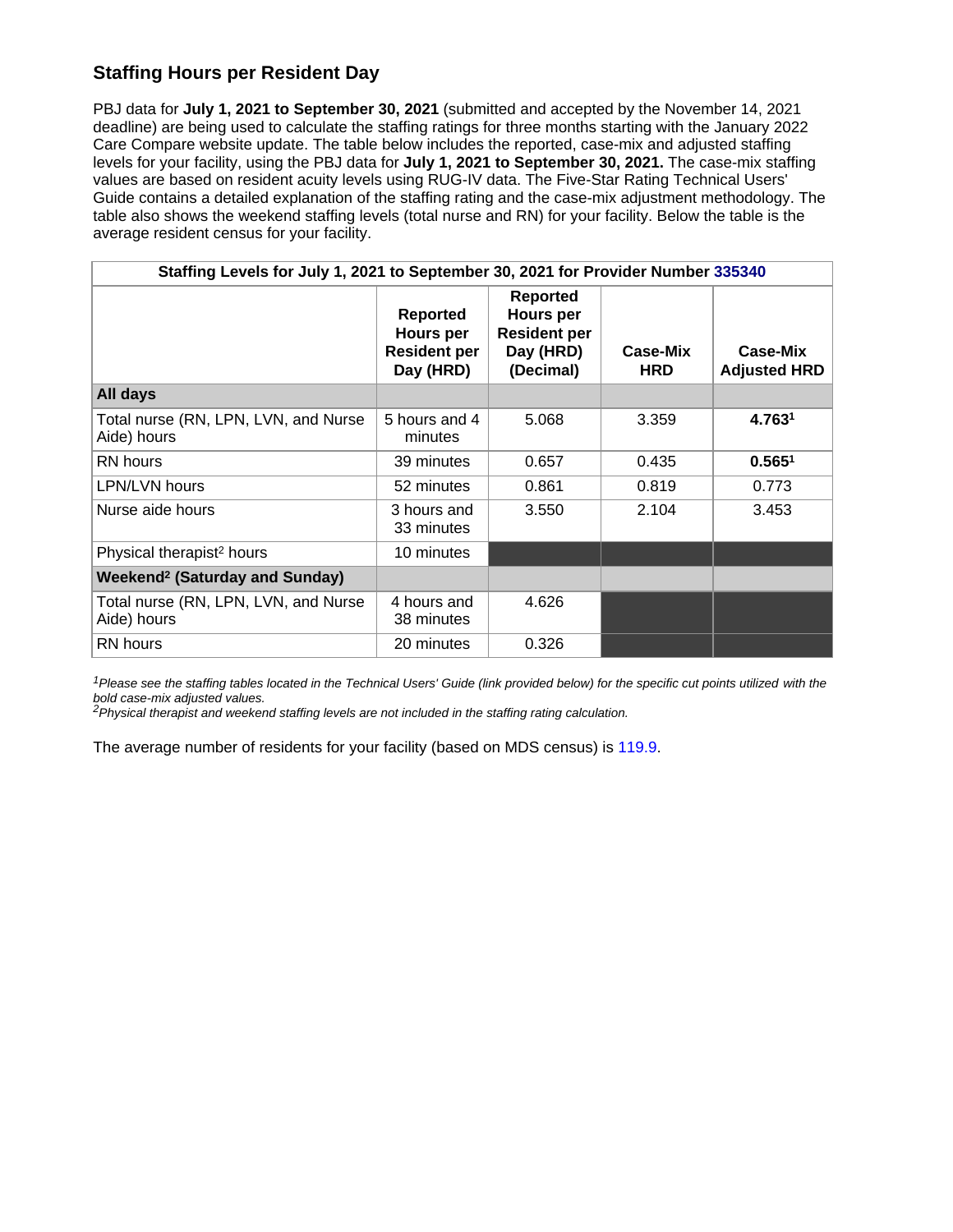# **Availability of Reported Staffing Data**

Some providers will see 'Not Available' for the reported hours per resident per day in the table above and a staffing rating may not be displayed for these facilities. There are several reasons this could occur:

## **Note that these codes changed as of January 2022.**

- 1. No MDS census data were available for the facility.
- 2. No on-time PBJ staffing data were submitted for the facility.
- 4. No nursing hours were reported (0 HRD).
- 5. Total reported nurse staffing was excessively high (>12.0 HRD).
- 6. Total reported nurse aide staffing was excessively high (>5.25 HRD).

7. A CMS audit identified significant discrepancies between the hours reported and the hours verified, or the nursing home failed to respond to an audit request.

- 14. No nursing hours were reported on weekends (0 HRD).
- 15. Total reported nurse staffing on weekends was excessively high (>12.0 HRD).
- 16. The total reported nurse aide staffing on weekends was excessively high (>5.25 HRD).
- 18. Other reason.

# **Scoring Exceptions for the Staffing Rating**

The following criteria have been added to the usual scoring rules for assigning the staffing rating and the RN staffing rating.

**\_\_\_\_\_\_\_\_\_\_\_\_\_\_\_\_\_\_\_\_\_\_\_\_\_\_\_\_\_\_\_\_\_\_\_\_\_\_\_\_\_\_\_\_\_\_\_\_\_\_\_\_\_\_\_\_\_\_\_\_\_\_\_\_\_\_**

 1. Providers that fail to submit any staffing data by the required deadline will receive a one-star rating for overall staff and RN staffing for the quarter.

 2. Providers that submit staffing data indicating that there were four or more days in the quarter with no RN staffing hours (job codes 5-7) on days when there were one or more residents in the facility, regardless of reported staffing levels, will receive a one-star rating for overall staff and RN staffing for the quarter.

 3. CMS conducts audits of nursing homes to verify the data submitted and to ensure accuracy. Facilities for which the audit identifies significant discrepancies between the hours reported and the hours verified or those who fail to respond to an audit request will receive a one-star rating for overall staff and RN staffing for three months.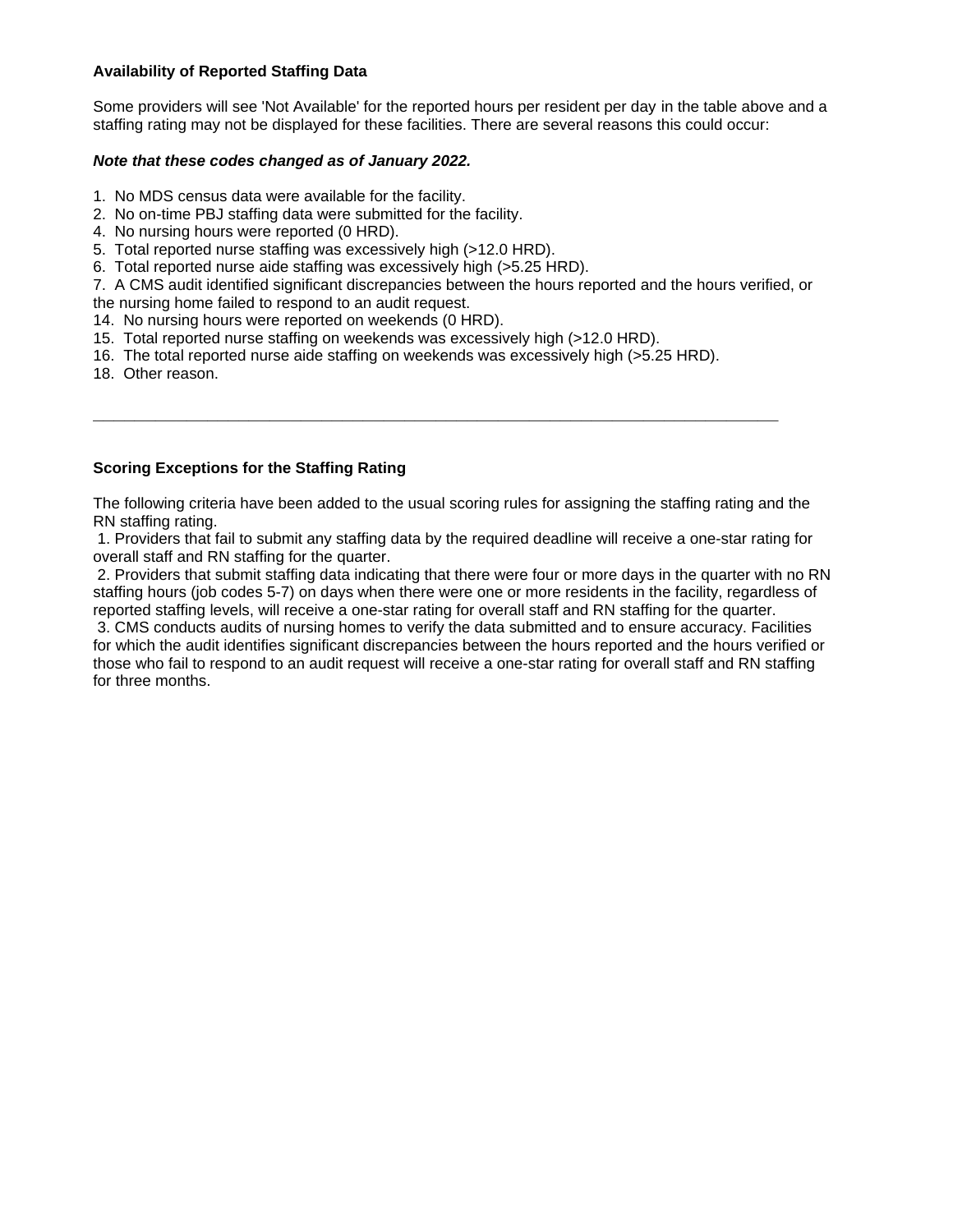# **Staffing Turnover**

PBJ data from April 1, 2020 to September 30, 2021 are used to calculate annual nursing staff and RN turnover measures and to report the number of administrator turnovers among eligible administrators in the 12-month reporting period between July 1, 2020 to June 30, 2021. PBJ does not collect information on employee termination dates; instead a turnover is identified based on gaps in days worked. The turnover measures include employees and agency staff that have worked at least 120 hours at your facility in a 90-day period since the first observed work day between April 1, 2020 to December 31, 2020. Individuals no longer associated with a nursing home are defined as eligible employees who have a period of 60 or more days during which they do not work at all. The data listed below report the nursing, RN, and administrator turnover measures for your facility July 1, 2020 to June 30, 2021. (Note that data from 2020Q2 - 2020Q4 are used to identify individuals who are eligible for the turnover measure, while data from 2021Q3 are used to identify individuals who had a 60-day or more gap in days worked that started within the last 60 days of 2021Q2.)

These turnover measures are posted on Nursing Home Care Compare starting with the January 2022 update. Initially, the turnover measures will not be used for determining staffing ratings. The turnover measures will be updated quarterly using a rolling 12-month period. Detailed information on how turnover is calculated is available in the Technical Users' Guide. Find the link on the References Page of this report.

| PBJ Nurse Staffing Turnover for July 1, 2020 to June 30, 2021<br>for Provider Number 335340 |                      |                                                                                                            |                                                   |     |  |  |  |
|---------------------------------------------------------------------------------------------|----------------------|------------------------------------------------------------------------------------------------------------|---------------------------------------------------|-----|--|--|--|
|                                                                                             | <b>Turnover Rate</b> | <b>Number of Eligible</b><br><b>Staff Identified as</b><br><b>Number of Eligible</b><br><b>Turned over</b> | <b>Displayed on Care</b><br>Compare? <sup>2</sup> |     |  |  |  |
| Nursing staff turnover                                                                      | 43.6%                | 204                                                                                                        | 89                                                | Yes |  |  |  |
| <b>RN</b> turnover                                                                          | 50.0%                | 24                                                                                                         | 12                                                | Yes |  |  |  |
| Administrator turnover                                                                      |                      |                                                                                                            | 0                                                 | Yes |  |  |  |

N.A. = Not Available. N.A. in the table above indicates that the value could not be calculated based on the data submitted. <sup>1</sup>The number of eligible staff is based on a count of the number of eligible 'employment spells.' For more details on the methodology used to calculate nursing staff turnover, please see the measure specifications, available at the location listed in the references below.

<sup>2</sup>Some providers will see "Not Available" on the Care Compare website for one or more turnover measures if there is a "No" along with a code listed in this column of the table.

# **Availability of Turnover Data**

Some providers will see 'Not Available' for one or more of the turnover measures in the table above or on Care Compare. There are several reasons this could occur:

# **Nursing Staff and RN Turnover Codes**

1. No or invalid PBJ data submitted for one of more quarters between April 1, 2020 to September 30, 2021.

2. Fewer than 5 eligible nurse (or RN) employees or agency staff.

3. 100% nurse (or RN) turnover on a single day.If you see this code in the table above, up to two dates on which it appears your nursing home had 100% turnover on a single day are listed below. In this case, you may need to submit data to link employee identifiers. See additional information in the Important News section and on the References page of this report.

# **Days with 100% turnover for all nursing staff**

No Dates with 100% nurse turnover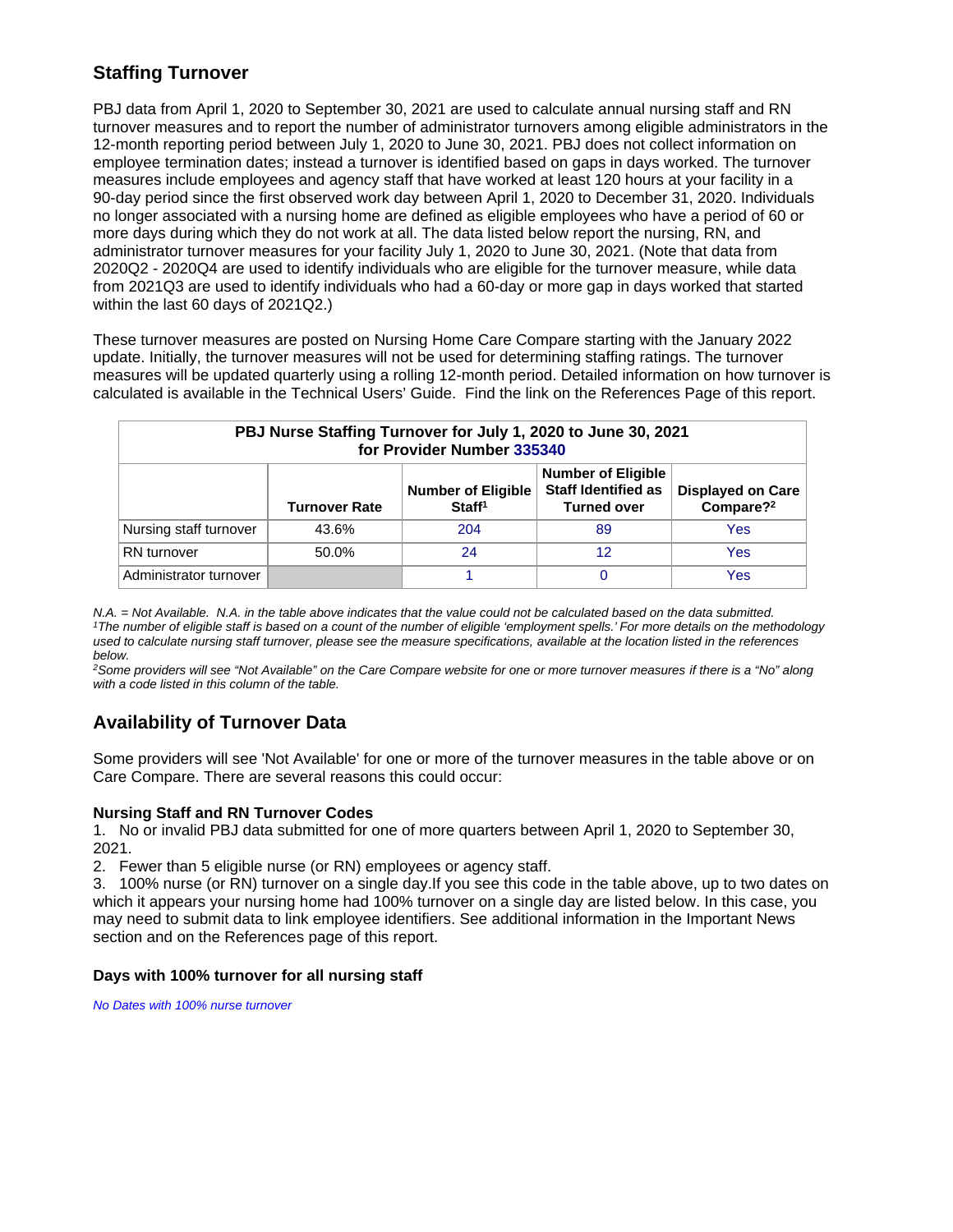# **Availability of Turnover Data (continued)**

# **Administrator Turnover Codes**

1. No or invalid PBJ data submitted for one of more quarters between April 1, 2020 to September 30, 2021.

2. No administrator hours were submitted for one or more quarters between April 1, 2020 to September 30, 2021.

3. No eligible administrator employees or agency staff.